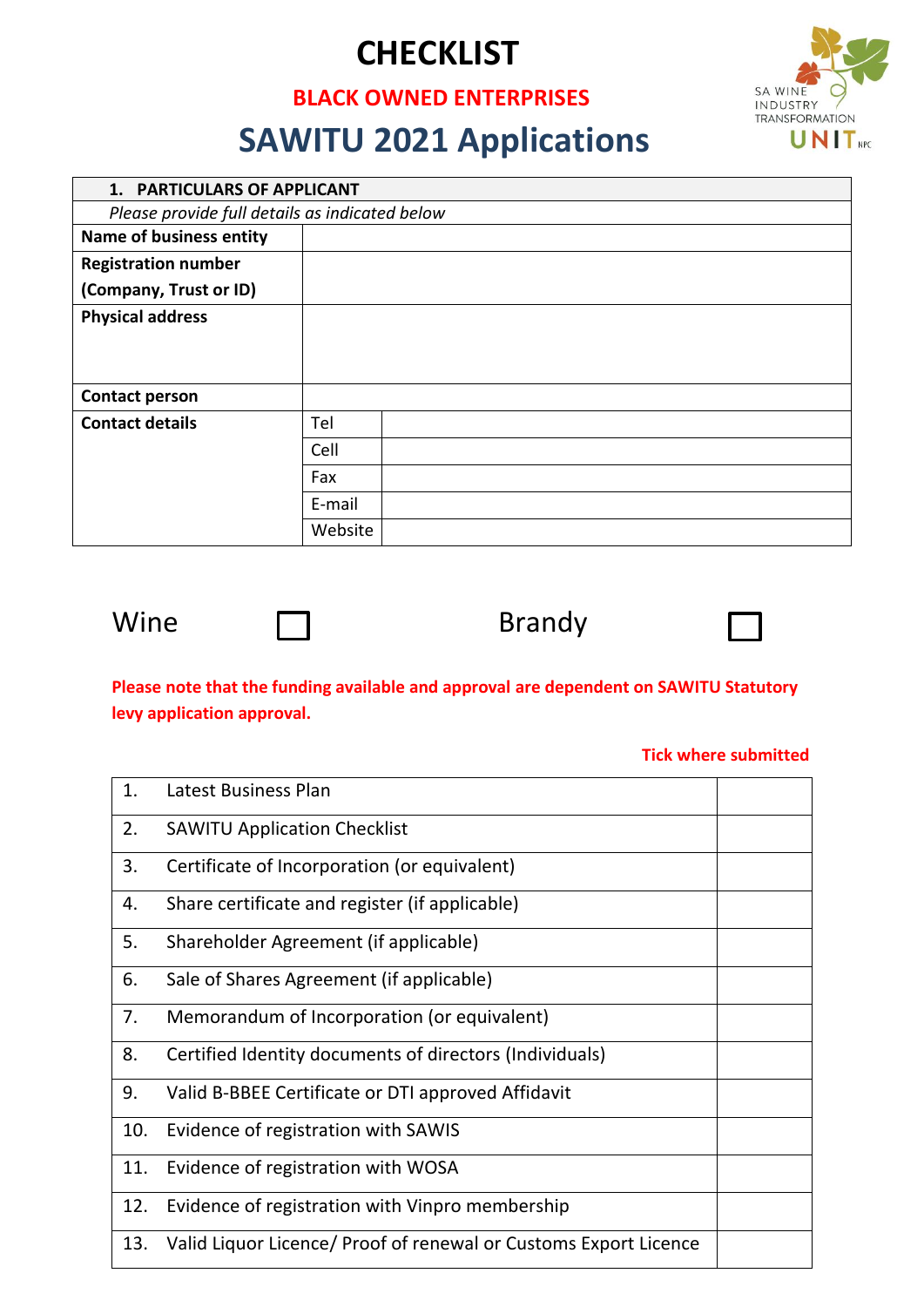

| Valid Tax Clearance Certificate/ Tax online number |  |
|----------------------------------------------------|--|
| 15. Signed 2021 Annual Financials Statements       |  |

#### **Protection of Personal Information (POPI) Notice and Consent Form**

We understand that your personal information is important to you and that you may be apprehensive about disclosing it. Your privacy is just as important to us and we are committed to safeguarding and processing your information in a lawful manner.

In order for the SA Wine Industry Transformation Unit (NPC) to assist enterprises and farms optimally we need to access information from different stakeholders, to which you may have supplied personal and private business related information to in the past, such as:

- Vinpro NPC
- Hortfin
- Department of Agriculture, Land Reform and Rural Development (DALRRD)
- WOSA
- SAWIS
- Winetech
- SALBA
- Landbank
- $\bullet$  IDC
- Wesgro

We also need to share your information with our independent appraisal and advisory committees to ensure that your application is assessed and discussed fully for a fair and transparent application process. We will take precautions to ensure that all third parties treats your information with the same level of protection and discretion as required by us. Each member of the appraisal committee signs a non-disclosure confidentiality agreement with us. This will ensure that we develop and provide an optimal service to the enterprises and farms requesting assistance.